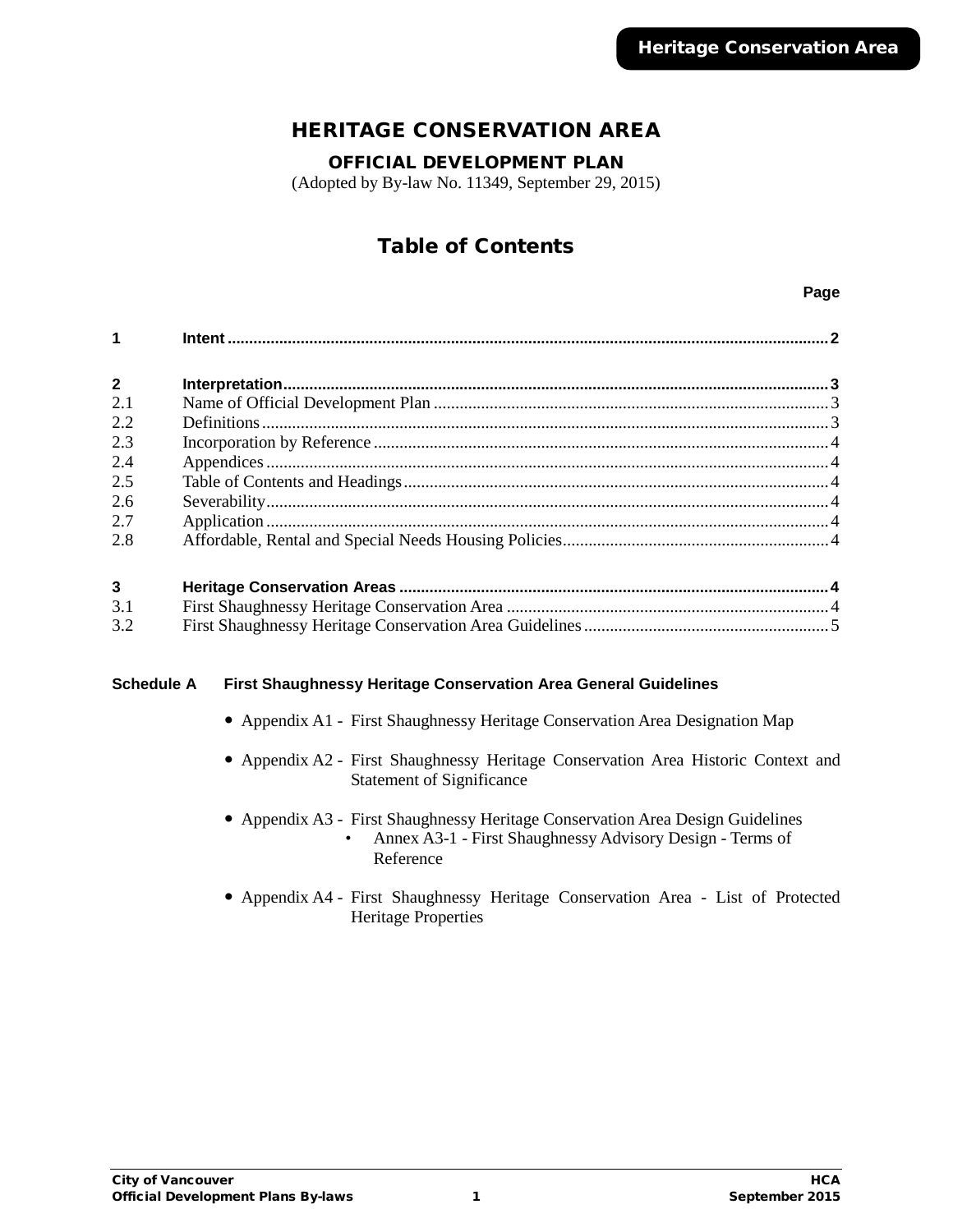# Heritage Conservation Area Official Development Plan

# <span id="page-1-0"></span>1 Intent

Vancouver has a rich architectural, social and cultural history that is reflected in its many and diverse neighbourhoods and districts. Major geographical, political and socio-economic factors shaped the establishment and development of the city. Located on the south side of Burrard Inlet, and originally the territory of Coast Salish First Nations, Vancouver was chosen as the western terminus of the Canadian Pacific Railway, a link to eastern Canada completed in 1887. The connection of the railway to a superb natural harbour turned Vancouver into a bustling trans-shipment point for goods and people, facilitating international trade and commerce. A strategic crossroad between east and west, Vancouver attracted a diverse population and was influenced by many cultures. Early residents of Vancouver worked and lived in a resource-based economy, fuelled by some of the largest lumber, salmon canning and mining operations in the world.

The city's growth ebbed and flowed in response to waves of economic boom and bust. This resulted in a legacy of built form that traces the city's evolution from frontier settlement to major urban metropolis. Vancouver's development was influenced by: war and recession; the cultural and religious diversity of its people; the development of local industries; construction of engineering works and transportation infrastructure; and the formation and growth of government, education and healthcare.

Today, Vancouver is known for a 'west coast' lifestyle that features a diverse culture, natural beauty, and social and environmental activism. Vancouver has become a global tourist destination. It is also a rapidly developing and changing city. Good stewardship of the city's lands, sites and structures with heritage character and heritage value is critical now and in the years to come.

Vancouver's large stock of heritage resources is an important inheritance from the past. Certain key examples of historic built form have been conserved through the Heritage Conservation Program, initiated on the City's 100th birthday in 1986. Through this carefully-developed program of long-term stewardship, the city has retained a considerable degree of its unique heritage character and heritage value. This legacy reflects the pivotal role that Vancouver has played in the development of western Canada.

A number of Vancouver's heritage resources are clustered in areas that represent key aspects of Vancouver's history and are valued for their special features or characteristics. These heritage areas are significant as a grouping of heritage resources, and require careful management to achieve an appropriate level of stewardship. This was recognized as early as 1971, when two of those areas, the Gastown and Chinatown Historic Areas, were established in collaboration with the Province of British Columbia; these two areas have now been designated as National Historic Districts.

Other heritage areas in Vancouver represent important heritage values and warrant careful management of their special and distinct characteristics. Certain neighbourhoods or districts may contain significant concentrations of buildings or features with heritage character and heritage value or may have played a special role in the settlement history of the city. Rapid growth and insensitive development can lead to the irreparable loss of those special neighbourhoods. The *Vancouver Charter* gives Council the authority to have a development plan prepared that designates, for the purposes of heritage conservation, heritage conservation areas, to provide for the long term protection of important community heritage resources.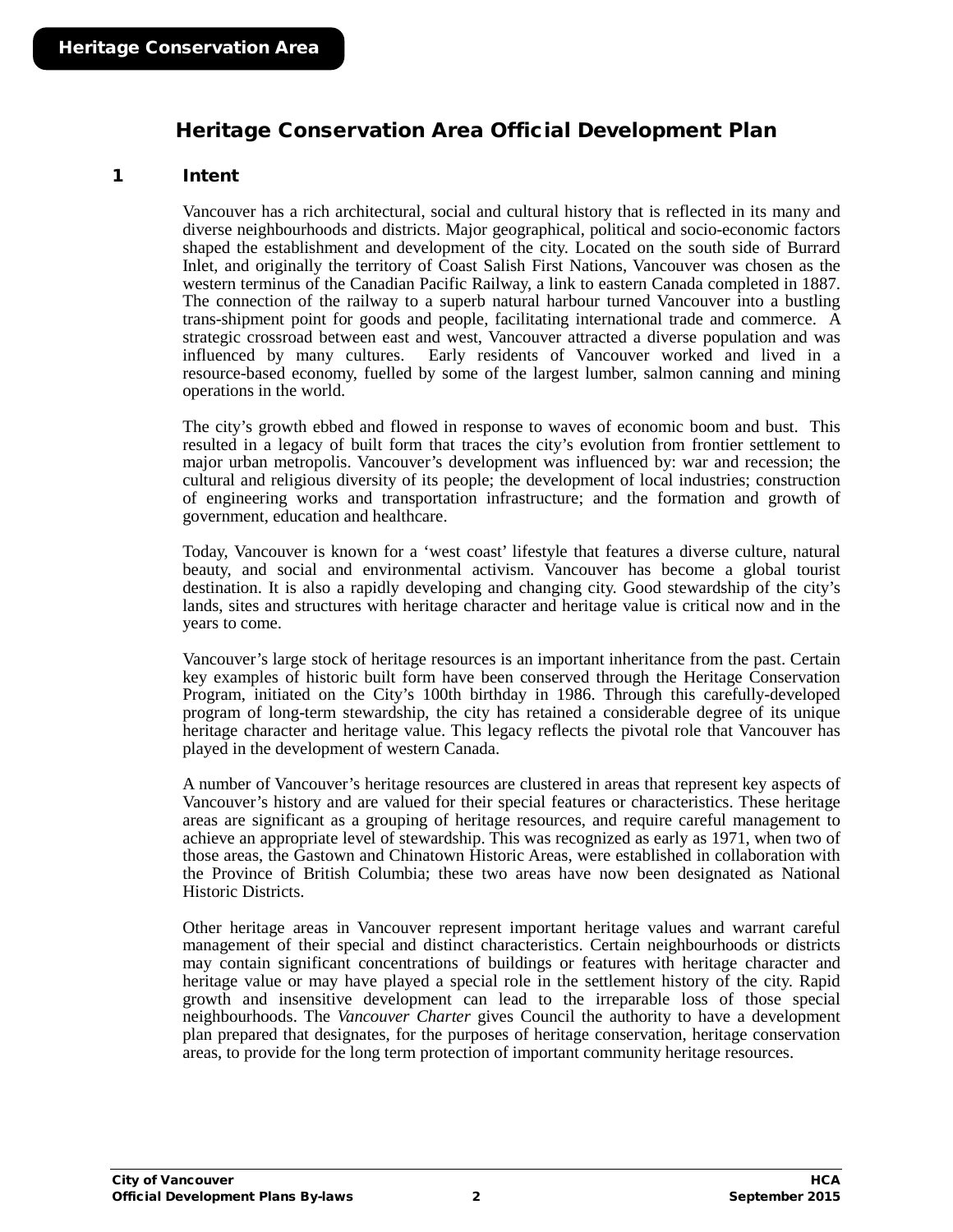The intent of this official development plan is:

- (a) to designate as heritage conservation areas those areas, neighbourhoods or districts that, in the opinion of Council, have sufficient heritage value or heritage character to justify their conservation;
- (b) to describe the special features or characteristics that justify the designation of a heritage conservation area;
- (c) to state the objectives of the designation of a heritage conservation area;<br>(d) to specify guidelines respecting the manner in which those objectives and
- (d) to specify guidelines respecting the manner in which those objectives are to be achieved in a heritage conservation area;
- (e) to designate as protected heritage property those buildings, structures, lands or features that, in the opinion of Council, have sufficient heritage character or heritage value to justify their conservation;
- (f) to identify features or characteristics that contribute to the heritage value or heritage character of a heritage conservation area; and
- (g) to specify conditions under which the requirement for a heritage alteration permit does not apply to properties within a heritage conservation area.

# <span id="page-2-0"></span>2 Interpretation

#### <span id="page-2-1"></span>**2.1 Name of Official Development Plan**

The name of this official development plan, for citation, is "Heritage Conservation Area Official Development Plan".

#### <span id="page-2-2"></span>**2.2 Definitions**

In this By-law:

"**Conservation**" "**Conserving**" or "**Conserved**" mean protecting, preserving, or enhancing the heritage character or heritage value of heritage property or a heritage conservation area, retaining the heritage character or heritage value of heritage property or a heritage conservation area and extending the physical life of protected heritage property by preservation, rehabilitation or restoration in accordance with this ODP;

"**Development Permit**" means a permit authorized under the Zoning & Development By-law;

"**Director of Planning**" means the city official appointed as such by Council and includes the authorized representatives of the Director of Planning;

"**Existing Building**" means a building that exists in a heritage conservation area at the time the heritage conservation area is designated and that is not protected heritage property;

"**Heritage Alteration Permit**" means a permit authorized under Part XXVIII, Division (5) of the *Vancouver Charter*, the Heritage By-law, or the Heritage Procedure By-law;

"**Heritage Character**" means the overall effect produced by traits or features which give property or an area a distinctive quality or appearance;

"**Heritage Conservation Area**" means an area designated as a heritage conservation area by this official development plan;

"**Heritage Value**" means historical, cultural, aesthetic, scientific or educational worth or usefulness of property or an area;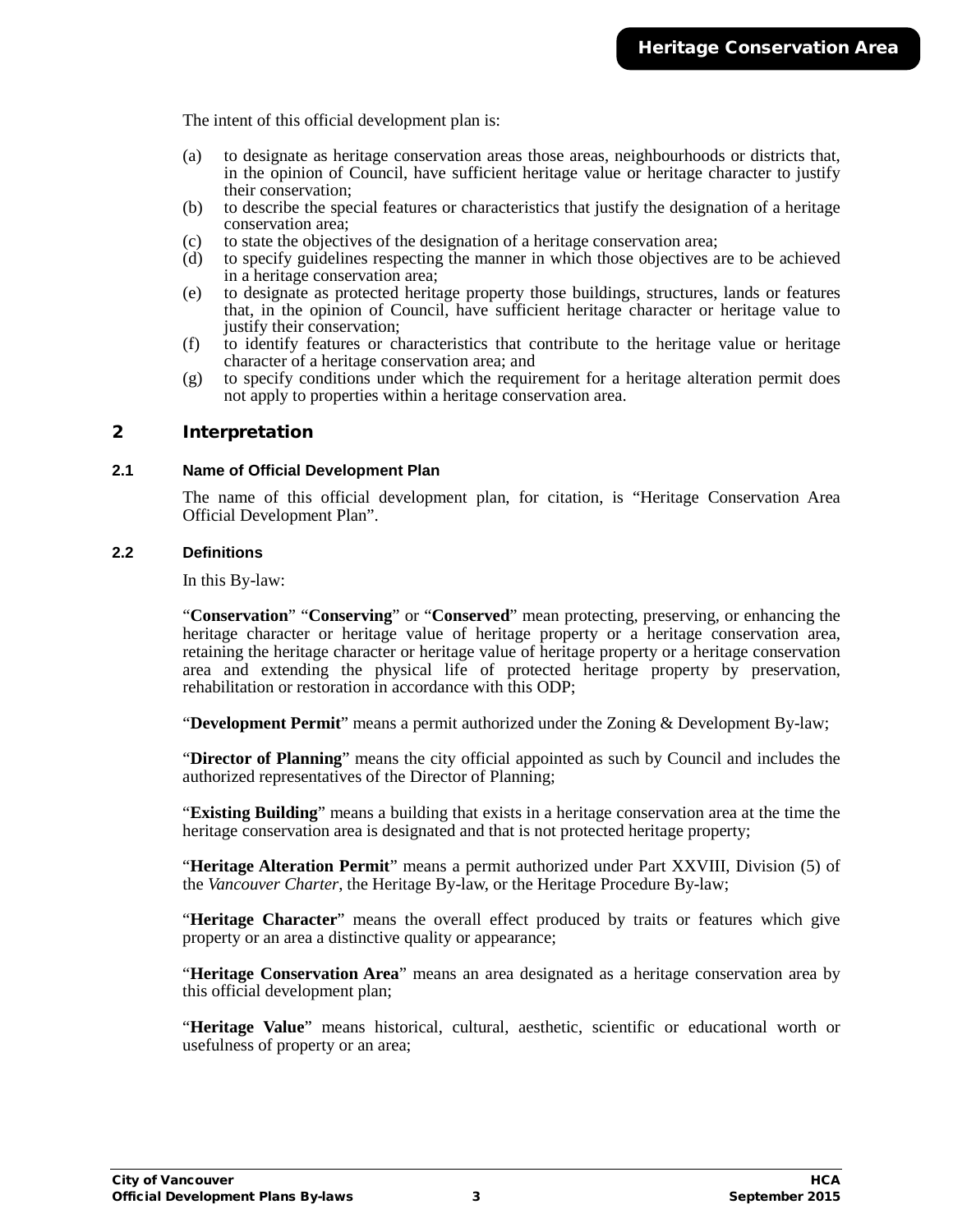"**ODP**" means this development plan, being the official development plan regarding heritage conservation areas;

"**Property**" means a legal parcel or lot in a heritage conservation area;

"**Protected Heritage Property**" means buildings, structures, land or features in a heritage conservation area that are listed in a schedule or appendix to this ODP;

"**Routine Building Maintenance**" means ordinary maintenance or repair and does not include removal or replacement, or a change in design, materials, or appearance;

"**Routine Garden Maintenance**" means ordinary maintenance and includes weeding, mowing lawns, planting, and pruning shrubs and trees in compliance with the Protection of Trees By-law;

#### <span id="page-3-0"></span>**2.3 Incorporation by Reference**

All policies, schedules, appendices and guidelines referred to herein form part of this ODP.

#### <span id="page-3-1"></span>**2.4 Appendices**

The appendices and schedules to this ODP form part of the ODP.

#### <span id="page-3-2"></span>**2.5 Table of Contents and Headings**

The table of contents and headings in this ODP are for convenient reference only, and are not for use in interpreting or enforcing this ODP.

#### <span id="page-3-3"></span>**2.6 Severability**

A decision by a court that any part of this ODP is illegal, void, or unenforceable severs that part from this ODP, and is not to affect the balance of this ODP.

#### <span id="page-3-4"></span>**2.7 Application**

This ODP applies to:

- (a) all lands within a heritage conservation area designated by this ODP; and
- (b) protected heritage property.

## <span id="page-3-5"></span>**2.8 Affordable, Rental and Special Needs Housing Policies**

The city promotes the supply of affordable housing, rental housing and special needs housing through a number of initiatives and may promote, permit or provide for such housing through this ODP.

## <span id="page-3-6"></span>3 Heritage Conservation Areas

## <span id="page-3-7"></span>**3.1 First Shaughnessy Heritage Conservation Area**

The First Shaughnessy Heritage Conservation Area, as defined and illustrated by the First Shaughnessy Heritage Conservation Area Designation Map attached hereto as Appendix A1 to Schedule A, is designated as a heritage conservation area.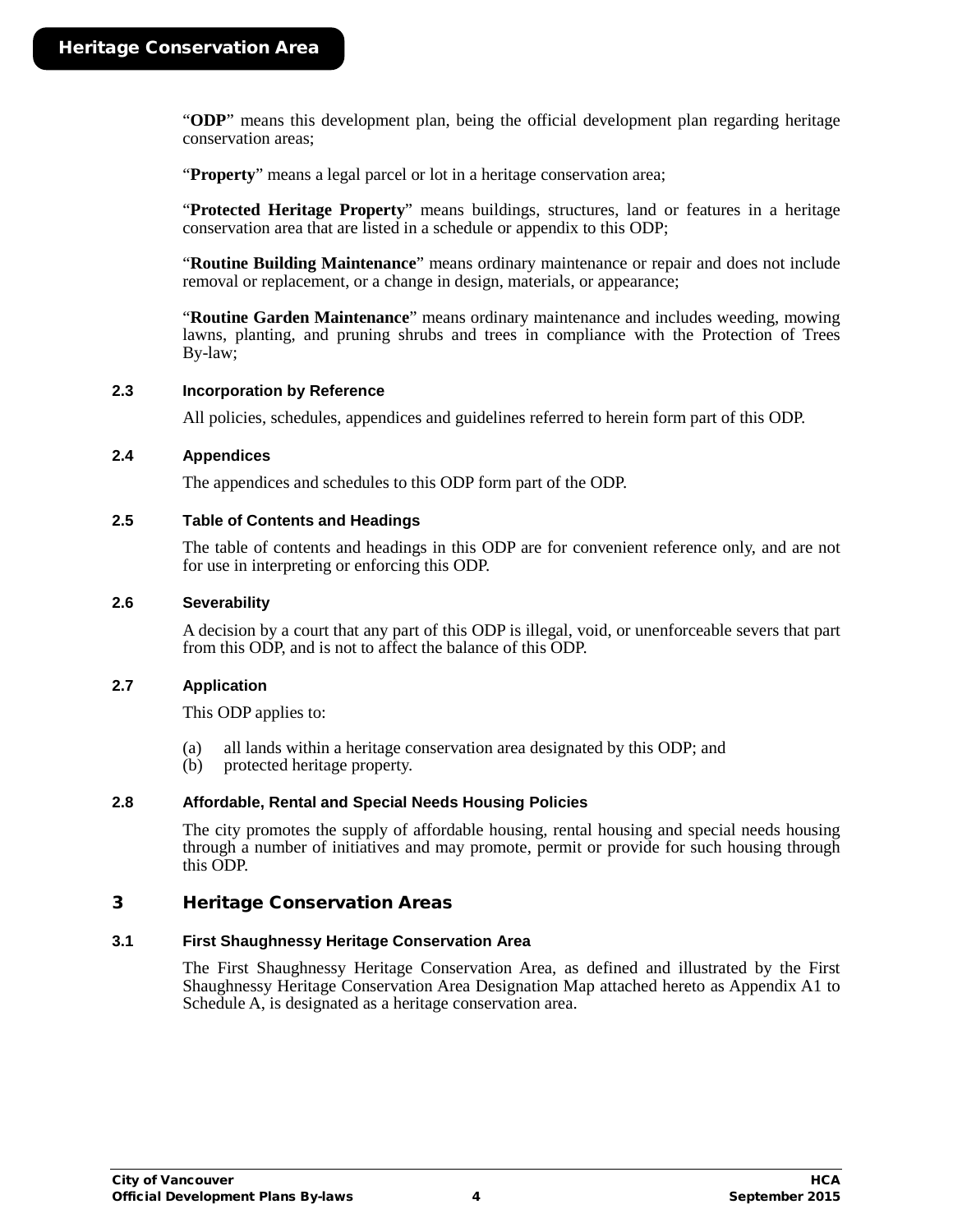#### <span id="page-4-0"></span>**3.2 First Shaughnessy Heritage Conservation Area Guidelines**

The First Shaughnessy Heritage Conservation Area General Guidelines attached hereto as Schedule A:

- (a) describe the special features or characteristics of the First Shaughnessy Heritage Conservation Area that justify its designation as a heritage conservation area;
- (b) set out the objectives of the designation;
- (c) specify guidelines respecting the manner in which the objectives are to be achieved;
- (d) include an appendix listing those buildings, structures, lands or features within the First Shaughnessy Heritage Conservation Area that are designated as protected heritage property;
- (e) identify features or characteristics that contribute to the heritage character or heritage value of the First Shaughnessy Heritage Conservation Area;
- (f) specify conditions under which the requirement for a heritage alteration permit does not apply to property within the First Shaughnessy Heritage Conservation Area; and
- (g) set out the limited circumstances in which a rezoning will be considered for affordable, rental and special needs housing.